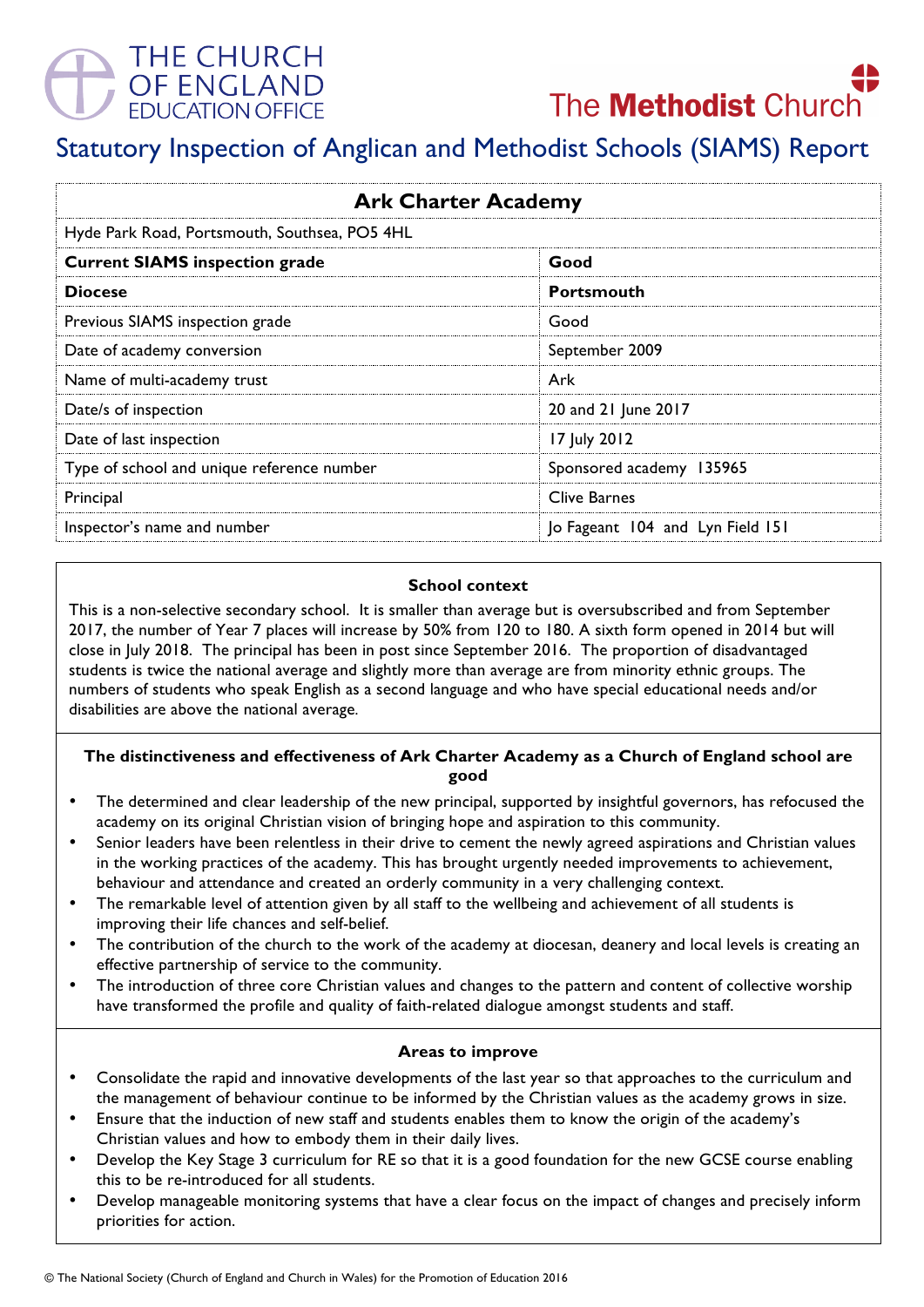### **The school, through its distinctive Christian character, is good at meeting the needs of all learners**

At Ark Charter Academy 'everyone matters'. Students and staff see this exemplified through the three core values of justice, courage and respect. Although introduced relatively recently as a way of expressing the academy's Christian ethos, they are known and understood by everyone. They arise from Christian teachings and students are able to link them to Biblical texts. However, they are understood to be relevant to all members of the academy community. The focus on respect and courage has led to students and adults alike feeling confident to speak about their own faith and explore those of others. Students feel able to 'delve deeper' into faith-related topics. This is evident in dialogue during tutor times around profound issues supported by well-prepared reflection materials. Students like how this has given them a better understanding of the beliefs and opinions of their peers. This confidence and curiosity about questions of meaning and purpose is encouraged by and developed in religious education (RE) where justice, courage and respect are explored through engaging topics. Students talk easily about the value of RE, how it challenges their thinking and develops in them an understanding of and respect for diversity and difference within and beyond Christianity. Planning for spiritual, moral, social and cultural (SMSC) development, based on a shared understanding, is included across all subjects of the curriculum. Although this practice is now standard, strategic evaluation of its impact is insufficiently precise to accurately inform future developments.

The three core values are lived out in relationships throughout the academy and in its dealings with the wider community. The return of the principal and vice principal for pastoral care has restored a sense of order and created a purposeful culture of teaching and learning. The values inform the tireless work of staff which ensures they know all students well. This knowledge means they provide appropriate encouragement, praise, support and challenge. Pastoral care for all students is of the highest quality. It is enriched by access to pastors during some lunchtimes and teachers who are available in the recreational areas at breaks and lunchtimes. This care has led to improving attendance and the successful reduction in persistent absence. Having hot chocolate with the principal (a community weekly reward) and phone calls home to parents are particularly effective ways of providing encouragement and praise. Parents appreciate how the academy works in partnership with them, showing them ways to help their children with their learning. All of these strategies, combined with good teaching and aspirational targets, have resulted in national awards for the very significantly improved progress students make in their learning. Students perceive that the three core values have improved behaviour, brought discipline and encouraged self-control. Bullying has decreased and students have the courage to challenge any instances of racism or prejudice. A Muslim student summed up this ethos when she said the academy gives her the opportunity to practice the respect for difference her faith teaches.

## **The impact of collective worship on the school community is good**

The profile of Christian worship in the academy has been raised in the last few months and this has significantly increased its impact on students' spiritual development. Leaders have monitored this change through drop-in sessions and these show that prayer and reflection are now established as a daily component of all form times. Students value and welcome this development even though there is some variation in delivery. Tutors have embraced the introduction of a more spiritual element to tutor time and are gaining the confidence to lead discussion around matters of faith. They acknowledge it requires more preparation but everyone benefits. Staff and students feel able to share their faith in an atmosphere of respect and integrity and this has deepened relationships in the academy. Prayer and reflection are invitational and all choose to attend because personal belief is not compromised in any way. The themes for worship capture students' interest, not only because they challenge perceptions but also because they prompt students in social action and 'give an optimistic start to the day'. Regular links are made to biblical teaching and the language of the Trinity is used in many prayers. Students have a good understanding of this and of the place Jesus holds in Christianity because they have learned it in RE. They are less confident about the breadth of Anglican traditions because realistic and measured decisions about the strategic development of worship mean this is part of a longer-term plan.

The leadership of worship is increasingly being distributed across the whole community. The head of RE has led the changes and set high expectations in the quality of materials produced for form groups. Other departments are now contributing. The academy's core Christian values of justice, respect and courage are constantly promoted in worship and are equally seen in the manner in which worship is delivered and received. A student with learning difficulties read a prayer in whole school worship and other students, recognising her courage, showed their respect for her with spontaneous applause. The FICSH (Faith in school) group has previously lacked direction but now has a better sense of purpose. Student voice is increasingly being taken seriously and has prompted a major change to student participation in whole school services. The Easter celebration involved students performing extracts from Jesus Christ Superstar and left a lasting impression on the whole community.